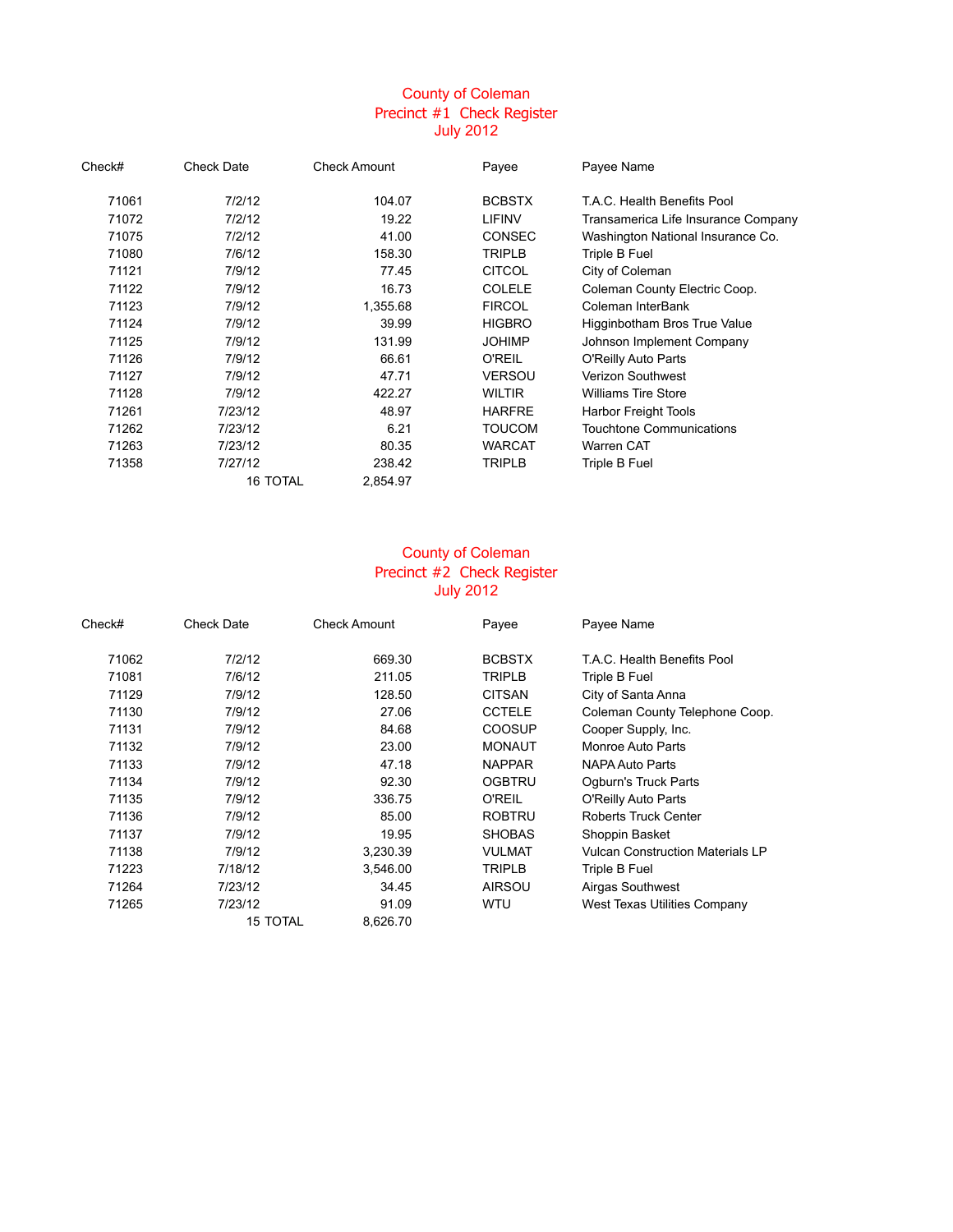# Precinct #3 Check Register July 2012

| Check# | <b>Check Date</b> | <b>Check Amount</b> | Payee         | Payee Name                              |
|--------|-------------------|---------------------|---------------|-----------------------------------------|
| 71063  | 7/2/12            | 201.32              | <b>BCBSTX</b> | T.A.C. Health Benefits Pool             |
| 71068  | 7/2/12            | 38.46               | <b>GUARDI</b> | Guardian - Appleton                     |
| 71076  | 7/2/12            | 76.70               | <b>CONSEC</b> | Washington National Insurance Co.       |
| 71082  | 7/6/12            | 1,392.45            | <b>TRIPLB</b> | Triple B Fuel                           |
| 71139  | 7/9/12            | 3,661.22            | <b>CATFIN</b> | Caterpillar Financial Services Corp.    |
| 71140  | 7/9/12            | 10.26               | <b>COLELE</b> | Coleman County Electric Coop.           |
| 71141  | 7/9/12            | 24.12               | <b>CCTELE</b> | Coleman County Telephone Coop.          |
| 71142  | 7/9/12            | 24.02               | <b>COLWAT</b> | Coleman County Special Utility District |
| 71143  | 7/9/12            | 1,936.68            | <b>FIRCOL</b> | Coleman InterBank                       |
| 71144  | 7/9/12            | 740.00              | <b>JERALL</b> | Jerry Allen                             |
| 71145  | 7/9/12            | 43.10               | <b>JOHIMP</b> | Johnson Implement Company               |
| 71146  | 7/9/12            | 185.05              | <b>MONAUT</b> | Monroe Auto Parts                       |
| 71147  | 7/9/12            | 467.59              | <b>O'REIL</b> | O'Reilly Auto Parts                     |
| 71148  | 7/9/12            | 688.20              | <b>WILTIR</b> | <b>Williams Tire Store</b>              |
| 71149  | 7/9/12            | 3.87                | <b>HIGBRO</b> | Higginbotham Bros True Value            |
| 71224  | 7/18/12           | 779.55              | <b>TRIPLB</b> | Triple B Fuel                           |
| 71266  | 7/23/12           | 59.21               | <b>DUNDIS</b> | Trashaway/Duncan #691                   |
| 71267  | 7/23/12           | 144.00              | <b>MORAUT</b> | Roger Morris                            |
| 71268  | 7/23/12           | 2,913.28            | <b>WARCAT</b> | Warren CAT                              |
| 71359  | 7/27/12           | 1,881.43            | <b>TRIPLB</b> | Triple B Fuel                           |
|        | 20 TOTAL          | 15,270.51           |               |                                         |
|        |                   |                     |               |                                         |

### Precinct #4 Check Register July 2012

| Check# | <b>Check Date</b> | <b>Check Amount</b> | Payee         | Payee Name                                     |
|--------|-------------------|---------------------|---------------|------------------------------------------------|
| 71064  | 7/2/12            | 81.41               | <b>BCBSTX</b> | T.A.C. Health Benefits Pool                    |
| 71069  | 7/2/12            | 76.49               | <b>GUARDI</b> | Guardian - Appleton                            |
| 71083  | 7/6/12            | 110.70              | <b>TRIPLB</b> | Triple B Fuel                                  |
| 71150  | 7/9/12            | 362.85              | ABISAL        | Abilene Sales Inc.                             |
| 71151  | 7/9/12            | 87.83               | <b>ALLWAS</b> | <b>Allied Waste Services</b>                   |
| 71152  | 7/9/12            | 499.90              | <b>BIGSTA</b> | <b>Big State Industrial Supply</b>             |
| 71153  | 7/9/12            | 3,252.82            | <b>CATFIN</b> | Caterpillar Financial Services Corp.           |
| 71154  | 7/9/12            | 29.30               | <b>COLELE</b> | Coleman County Electric Coop.                  |
| 71155  | 7/9/12            | 28.84               | <b>COLWAT</b> | <b>Coleman County Special Utility District</b> |
| 71156  | 7/9/12            | 223.50              | <b>COOSUP</b> | Cooper Supply, Inc.                            |
| 71157  | 7/9/12            | 217.71              | <b>HIGBRO</b> | Higginbotham Bros True Value                   |
| 71158  | 7/9/12            | 138.66              | <b>JOHIMP</b> | Johnson Implement Company                      |
| 71159  | 7/9/12            | 1,297.26            | <b>MONAUT</b> | Monroe Auto Parts                              |
| 71160  | 7/9/12            | 257.47              | <b>TERBOD</b> | Terry's Auto Body Repair & Towing              |
| 71161  | 7/9/12            | 182.76              | TIFIND        | <b>Tifco Industries</b>                        |
| 71162  | 7/9/12            | 30.57               | <b>O'REIL</b> | O'Reilly Auto Parts                            |
| 71163  | 7/9/12            | 42.75               | <b>VERSOU</b> | <b>Verizon Southwest</b>                       |
| 71164  | 7/9/12            | 4,406.13            | <b>WARCAT</b> | Warren CAT                                     |
| 71165  | 7/9/12            | 247.82              | <b>WESTRA</b> | Western Trailer and Equipment                  |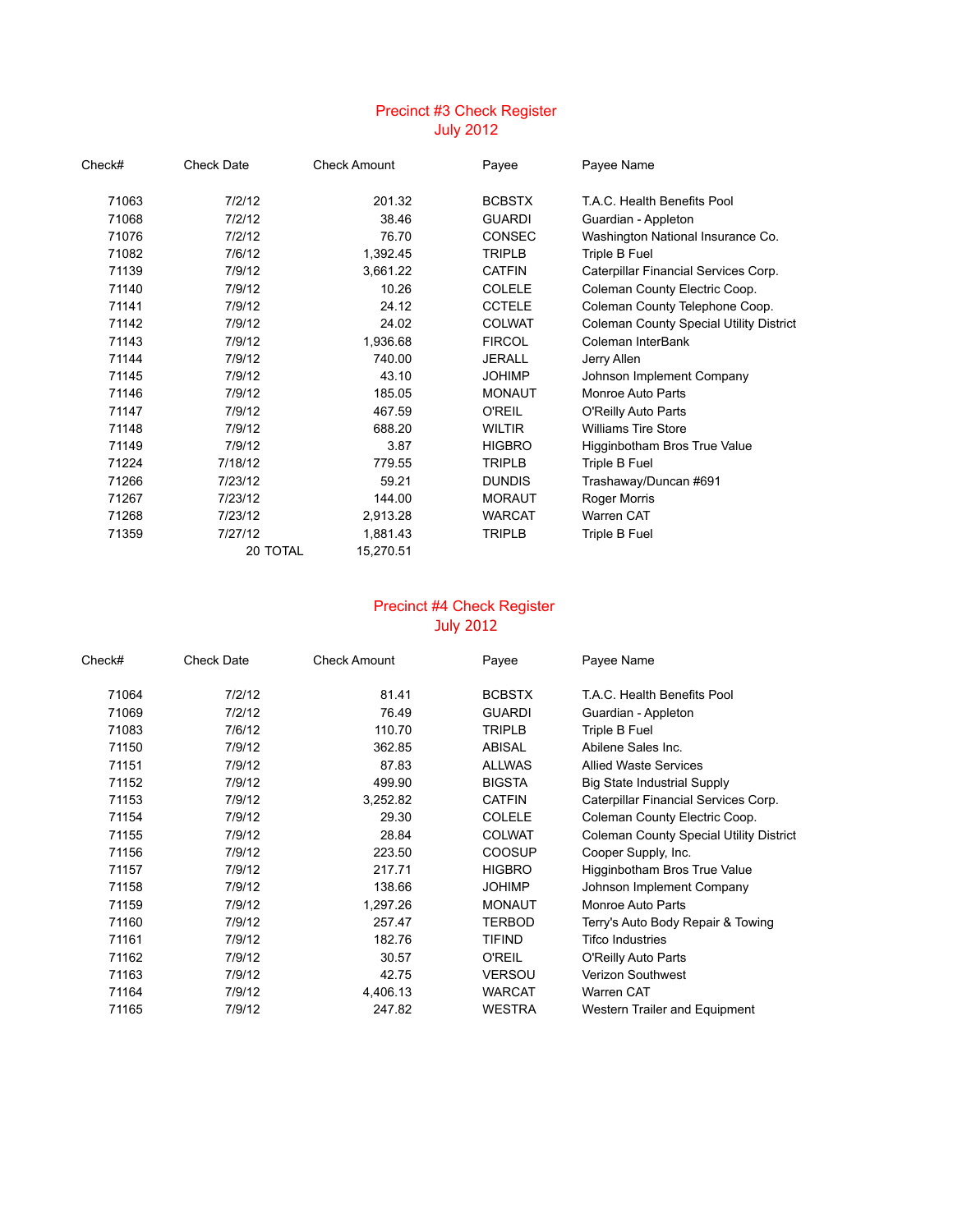| 71225 | 7/18/12 | 683.30  | <b>TRIPLB</b> | Triple B Fuel            |
|-------|---------|---------|---------------|--------------------------|
| 71269 | 7/23/12 | 834.30  | MILDIR        | Miller Dirt Work         |
| 71270 | 7/23/12 | 7.33    | TOUCOM        | Touchtone Communications |
| 71360 | 7/27/12 | .560.82 | <b>TRIPLB</b> | Triple B Fuel            |

#### Road & Bridge Fund Check Register July 2012

| Check# | <b>Check Date</b> | <b>Check Amount</b> | Payee         | Payee Name                        |
|--------|-------------------|---------------------|---------------|-----------------------------------|
| 71060  | 7/2/12            | 9,096.98            | <b>BCBSTX</b> | T.A.C. Health Benefits Pool       |
| 71065  | 7/2/12            | 220.00              | <b>LISTBL</b> | Blue Cross Blue Shield of Texas   |
| 71067  | 7/2/12            | 115.95              | <b>GUARDI</b> | Guardian - Appleton               |
| 71070  | 7/2/12            | 31.90               | <b>TRALIF</b> | Conseco Life Insurance Co.        |
| 71074  | 7/2/12            | 214.50              | <b>CONSEC</b> | Washington National Insurance Co. |
| 71079  | 7/6/12            | 149.33              | <b>TRIPLB</b> | Triple B Fuel                     |
| 71114  | 7/9/12            | 1,180.80            | <b>ABIHYD</b> | Abilene Hydraulics LLC            |
| 71115  | 7/9/12            | 3,000.00            | <b>CENCOL</b> | Central Colorado SWCD No. 550     |
| 71116  | 7/9/12            | 871.94              | COOSUP        | Cooper Supply, Inc.               |
| 71117  | 7/9/12            | 477.26              | <b>O'REIL</b> | O'Reilly Auto Parts               |
| 71118  | 7/9/12            | 124.95              | <b>JOHIMP</b> | Johnson Implement Company         |
| 71119  | 7/9/12            | 100.00              | LAMWEL        | Lambert Welding                   |
| 71120  | 7/9/12            | 166.44              | <b>MONAUT</b> | Monroe Auto Parts                 |
| 71222  | 7/18/12           | 285.05              | TRIPLB        | Triple B Fuel                     |
| 71260  | 7/23/12           | 202.50              | <b>CHECHE</b> | Chem Chek Inc.                    |
| 71357  | 7/27/12           | 442.46              | TRIPLB        | Triple B Fuel                     |
|        | <b>16 TOTAL</b>   | 16,680.06           |               |                                   |
|        |                   |                     |               |                                   |
|        |                   | 32,158.43           |               | Payroll                           |
|        |                   | 3,030.96            |               | Payroll Taxes                     |
|        |                   | 5,309.08            |               | <b>Retirement Contributions</b>   |
|        |                   | 0.00                |               | <b>Transfers to Precincts</b>     |

#### General Fund Check Register July 2012

| Check# | <b>Check Date</b> | <b>Check Amount</b> | Payee         | Payee Name                          |
|--------|-------------------|---------------------|---------------|-------------------------------------|
| 71059  | 7/2/12            | 15,027.69           | <b>BCBSTX</b> | T.A.C. Health Benefits Pool         |
| 71066  | 7/2/12            | 985.85              | <b>GUARDI</b> | Guardian - Appleton                 |
| 71071  | 7/2/12            | 206.07              | LIFINV        | Transamerica Life Insurance Company |
| 71073  | 7/2/12            | 249.25              | <b>CONSEC</b> | Washington National Insurance Co.   |
| 71077  | 7/2/12            | 99.76               | <b>AFLAC</b>  | AFLAC                               |
| 71078  | 7/5/12            | 1,033.55            | <b>TACUNE</b> | Texas Association of Counties       |
| 71084  | 7/9/12            | 312.48              | <b>XERCOR</b> | Xerox Corporation                   |
| 71085  | 7/9/12            | 1,771.58            | <b>TRIPLB</b> | Triple B Fuel                       |
| 71086  | 7/9/12            | 105.09              | <b>WILTIR</b> | <b>Williams Tire Store</b>          |
| 71087  | 7/9/12            | 173.60              | <b>GTDIST</b> | GT Distributors, Inc.               |
| 71088  | 7/9/12            | 478.45              | <b>SPRINT</b> | <b>SPRINT</b>                       |
| 71089  | 7/9/12            | 24.33               | <b>ADVOFF</b> | Advantage Office Products LLC       |
| 71090  | 7/9/12            | 59.00               | COTECO        | Coleman Co. Telecommunications      |
| 71091  | 7/9/12            | 380.30              | <b>JOJONE</b> | Norma Jo Jones                      |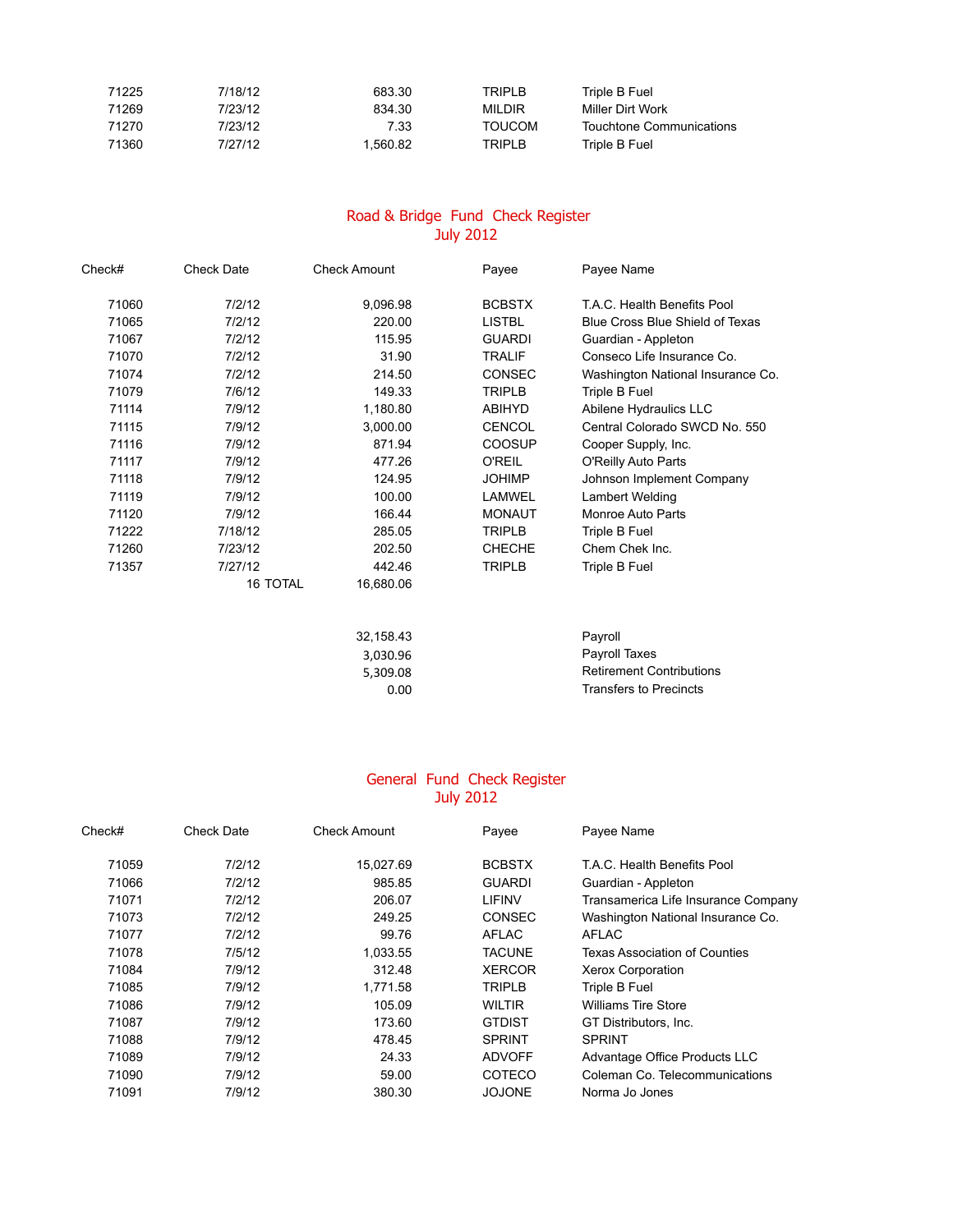| 71092 | 7/9/12  | 3,743.47  | <b>CITCOL</b> | City of Coleman                            |
|-------|---------|-----------|---------------|--------------------------------------------|
| 71093 | 7/9/12  | 1,546.87  | <b>SHOBAS</b> | Shoppin Basket                             |
| 71094 | 7/9/12  | 257.08    | <b>HIGBRO</b> | Higginbotham Bros True Value               |
| 71095 | 7/9/12  | 567.70    | WESTEX        | West Texas Fire Extinguisher, Inc.         |
| 71096 | 7/9/12  | 45.96     | <b>VERSOU</b> | <b>Verizon Southwest</b>                   |
| 71097 | 7/9/12  | 588.75    | <b>HENFUN</b> | Henderson Funeral Home                     |
| 71098 | 7/9/12  | 416.66    | <b>COMCOR</b> | <b>District Adult Probation Department</b> |
| 71099 | 7/9/12  | 2,400.00  | <b>TEXWIL</b> | Texas Wildlife Damage Mgnt Fd.             |
| 71100 | 7/9/12  | 3,500.00  | <b>COCOME</b> | Coleman County Medical Center              |
| 71101 | 7/9/12  | 160.00    | UNIELE        | United Elevator Service Inc                |
| 71102 | 7/9/12  | 18,378.05 | <b>LANCOM</b> | Lan Communications                         |
| 71103 | 7/9/12  | 250.00    | <b>JENCAS</b> | Jenny Henley                               |
| 71104 | 7/9/12  | 400.00    | <b>PAUJEN</b> | Paul Jensen                                |
| 71105 | 7/9/12  | 960.00    | <b>PATHOW</b> | Patrick Howard,                            |
|       |         |           |               |                                            |
| 71106 | 7/9/12  | 172.70    | <b>TOSFIN</b> | <b>Toshiba Financial Services</b>          |
| 71107 | 7/9/12  | 80.00     | CO.&DI        | <b>CDCAT Treasurer</b>                     |
| 71108 | 7/9/12  | 14.50     | <b>BLEFOR</b> | <b>Bledsoe Ford-Mercury</b>                |
| 71109 | 7/9/12  | 35.52     | <b>NANCAM</b> | Nance Campbell                             |
| 71110 | 7/9/12  | 177.60    | <b>WELFAR</b> | Wells Fargo Financial Leasing              |
| 71111 | 7/9/12  |           | <b>GUETIF</b> | Tiffany D Zirkle                           |
| 71112 | 7/9/12  |           | <b>MCMTAM</b> | Tammy R McMillan                           |
| 71113 | 7/9/12  |           | <b>SANSHI</b> | Shirley C Sansing                          |
| 71168 | 7/10/12 | 1,052.00  | <b>MAYDIS</b> | Margie Mayo District clerk                 |
| 71169 | 7/10/12 | 1,062.00  | <b>CCOCLK</b> | Stacey Mendoza County Clerk                |
| 71170 | 7/13/12 |           | <b>BAKNAN</b> | Nancy G Baker                              |
| 71171 | 7/13/12 |           | <b>BERCAR</b> | Carla J Berry                              |
| 71172 | 7/13/12 |           | <b>CAMWIL</b> | Willaim N Campbell                         |
| 71173 | 7/13/12 |           | <b>CONCHR</b> | Christine D Connelly                       |
| 71174 | 7/13/12 |           | <b>DUNDAV</b> | David L Dunlap                             |
| 71175 | 7/13/12 |           | <b>GEOJAR</b> | Jarvis M George                            |
| 71176 | 7/13/12 |           | <b>HARBEV</b> | Beverly K Harris                           |
| 71177 | 7/13/12 |           | <b>HUDDAR</b> | Darlene A Huddle                           |
| 71178 | 7/13/12 |           | <b>LEMCAT</b> | Cathryn R LeMay                            |
| 71179 | 7/13/12 |           | <b>MAYMAR</b> | Margie K Mayo                              |
| 71180 | 7/13/12 |           | <b>SMIPAT</b> | Patricia S McMillan                        |
| 71181 | 7/13/12 |           | <b>MENSTA</b> | Stacey D Mendoza                           |
| 71182 | 7/13/12 |           | <b>ROSJOE</b> | Joe L Rose                                 |
| 71183 | 7/13/12 |           | TRAJAM        | Jamie L Trammell                           |
| 71184 | 7/13/12 |           | <b>WATJOE</b> | Joe D Watson                               |
| 71185 | 7/13/12 |           | <b>BEARIC</b> | Richard L Beal                             |
| 71186 | 7/13/12 |           | <b>DAVBOB</b> | <b>Bobby A Davis</b>                       |
| 71187 | 7/13/12 |           | <b>STEJOH</b> | Johnny M Stephenson                        |
| 71188 | 7/13/12 |           | WALDAR        | Darrell L Walker                           |
| 71189 | 7/13/12 |           | WILMAR        | Mark L Williams                            |
| 71190 | 7/13/12 |           | <b>CROBOB</b> | Bobby J Croft                              |
| 71191 | 7/13/12 |           | <b>FORTER</b> | Terry G Fortune                            |
| 71192 | 7/13/12 |           | ROBOLL        | Ollie W Roberson, Jr.                      |
| 71193 | 7/13/12 |           | <b>DILEDD</b> | Eddie W Dillard                            |
|       |         |           |               |                                            |
| 71194 | 7/13/12 |           | <b>MORJOE</b> | William J Morris                           |
| 71195 | 7/13/12 |           | PEEDAV        | David P Peeples, III                       |
| 71196 | 7/13/12 |           | LAWSCO        | Scotty W Lawrence                          |
| 71197 | 7/13/12 |           | ROMALE        | Alejandro T Romero                         |
| 71198 | 7/13/12 |           | <b>SMIMAR</b> | Mark R Smith                               |
| 71199 | 7/13/12 |           | <b>BOWROB</b> | Robert L Bowen                             |
| 71200 | 7/13/12 |           | HOLMAL        | Johnny R Jameson                           |
| 71201 | 7/13/12 |           | <b>WALMAC</b> | Mackie J Walters                           |
| 71202 | 7/12/12 | 65.00     | ELECOU        | Eleventh Court of Appeals                  |
| 71203 | 7/12/12 |           | <b>WOOCON</b> | Connie Y Beloat                            |
| 71204 | 7/12/12 |           | <b>COGLES</b> | Leslie W Cogdill                           |
| 71205 | 7/12/12 |           | <b>HAMMIC</b> | Linda M Hammonds                           |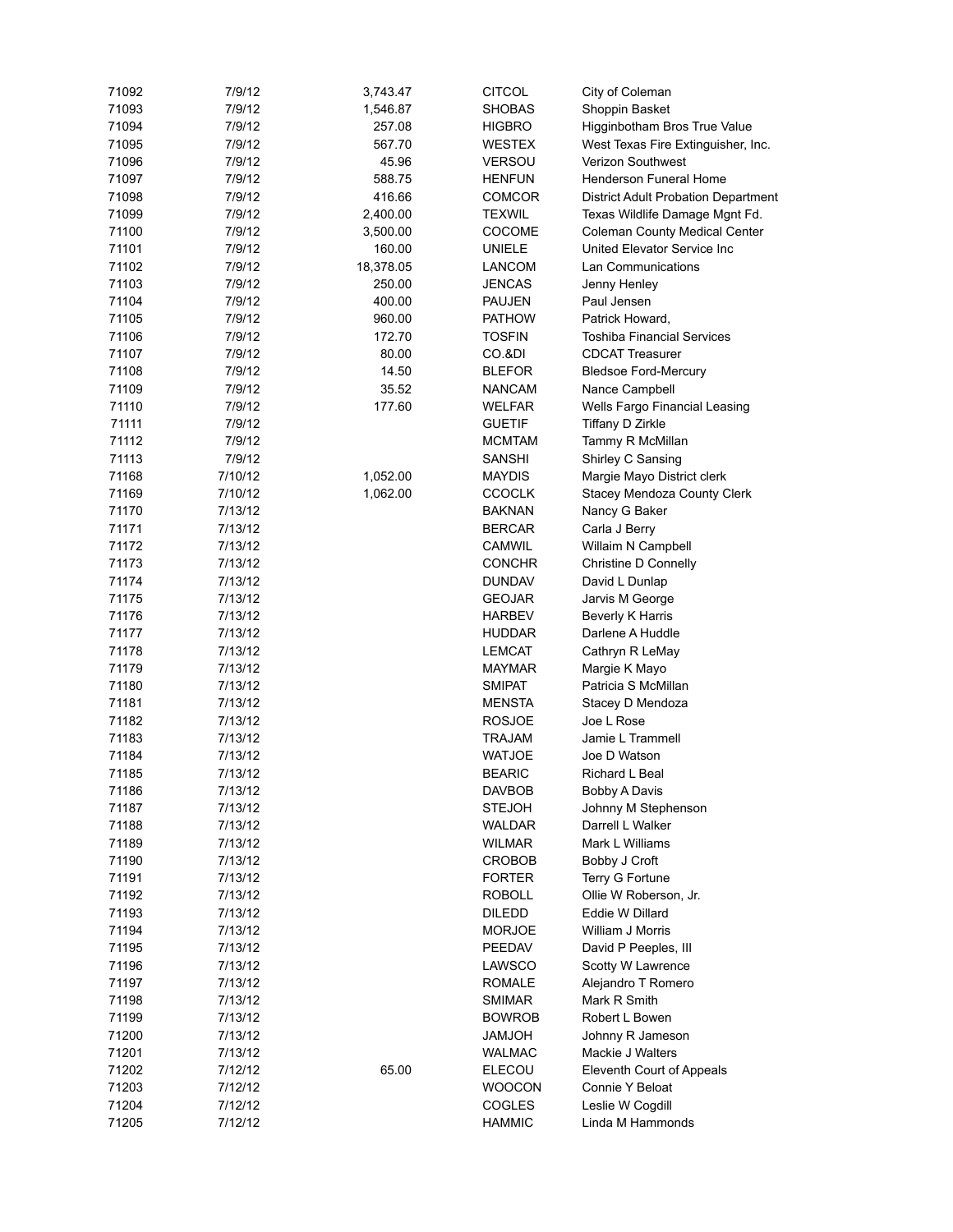| 71206 | 7/12/12 |           | <b>JONRAY</b> | Raymond E Jones, Sr.                      |
|-------|---------|-----------|---------------|-------------------------------------------|
| 71207 | 7/12/12 |           | <b>KENJAC</b> | Jackie D Kenney                           |
| 71208 | 7/12/12 |           | <b>LANCAS</b> | Archie W Lancaster                        |
| 71209 | 7/12/12 |           | LAWJES        | Jessie W Laws                             |
| 71210 | 7/12/12 |           | MELBRA        | Branden A Melot                           |
| 71211 | 7/12/12 |           | <b>PLUVIC</b> | Vickie S Melot                            |
| 71212 | 7/12/12 |           | <b>MOONAT</b> | Natasha G Moody                           |
| 71213 | 7/12/12 |           | <b>PONGER</b> | Gerald L Pond                             |
| 71214 | 7/12/12 |           | <b>TURROB</b> | Robert W Turner                           |
| 71215 | 7/12/12 |           | <b>WATCIN</b> | Cindy L Watson                            |
| 71216 | 7/12/12 |           | <b>WILWIL</b> | Willie D Williams                         |
|       |         |           |               |                                           |
| 71217 | 7/12/12 |           | <b>WIFDAN</b> | Daniel L Wipff                            |
| 71218 | 7/17/12 | 328.41    | <b>STACOM</b> | <b>State Comptroller</b>                  |
| 71219 | 7/17/12 | 60.00     | <b>MENHEA</b> | Mental Health and Retardation             |
| 71220 | 7/17/12 | 13,999.01 | <b>STACOM</b> | State Comptroller                         |
| 71221 | 7/17/12 | 6,533.13  | <b>STACOM</b> | <b>State Comptroller</b>                  |
| 71226 | 7/23/12 | 178.67    | <b>CCTAX</b>  | Coleman County Tax Assessor-Collect       |
| 71227 | 7/23/12 | 770.00    | <b>APPINC</b> | Apple, Inc.                               |
| 71228 | 7/23/12 | 239.35    | <b>ACCPLU</b> | <b>Accuracy Plus Reporting</b>            |
| 71229 | 7/23/12 | 450.00    | ABBOVB        | Abbie Ovbieko                             |
| 71230 | 7/23/12 | 1,625.00  | ALLEVA        | <b>Allicyn Evans</b>                      |
| 71231 | 7/23/12 | 1,075.00  | <b>PAUJEN</b> | Paul Jensen                               |
| 71232 | 7/23/12 | 450.00    | JOHBLA        | John Lee Blagg                            |
| 71233 | 7/23/12 | 570.00    | <b>VICTCA</b> | Victoria Carter                           |
| 71234 | 7/23/12 | 61.36     | OFFDEP        | Office Depot                              |
| 71235 | 7/23/12 | 30.00     | <b>TEDICO</b> | Texas District Court Alliance             |
| 71236 | 7/23/12 | 400.00    | <b>PATHOW</b> | Patrick Howard,                           |
| 71237 | 7/23/12 | 2,668.28  | CARSER        | Card Service Center                       |
| 71238 | 7/23/12 | 158.89    | <b>KIROFF</b> |                                           |
|       |         |           |               | Kirbo's Office Systems                    |
| 71239 | 7/23/12 | 15.93     | <b>JOJONE</b> | Norma Jo Jones                            |
| 71240 | 7/23/12 | 84.80     | <b>STACOF</b> | Standard Coffee Service Company           |
| 71241 | 7/23/12 | 420.00    | <b>TCSHER</b> | <b>Taylor County Sheriff's Department</b> |
| 71242 | 7/23/12 | 537.96    | <b>BENKEI</b> | Ben E. Keith Company                      |
| 71243 | 7/23/12 | 2,128.69  | <b>TRIPLB</b> | Triple B Fuel                             |
| 71244 | 7/23/12 | 1,785.46  | <b>VERSOU</b> | Verizon Southwest                         |
| 71245 | 7/23/12 | 127.53    | <b>TOUCOM</b> | <b>Touchtone Communications</b>           |
| 71246 | 7/23/12 | 92.35     | <b>BEAGRA</b> | Bear Graphics, Inc.                       |
| 71247 | 7/23/12 | 90.00     | <b>POMAST</b> | Postmaster                                |
| 71248 | 7/23/12 | 6.95      | NANBAK        | Nancy Baker                               |
| 71249 | 7/23/12 | 125.76    | ORKPES        | Orkin Pest Control                        |
| 71250 | 7/23/12 | 44.20     | <b>ATMENE</b> | Atmos Energy                              |
| 71251 | 7/23/12 | 160.00    | <b>UNIELE</b> | United Elevator Service Inc               |
| 71252 | 7/23/12 | 2,000.00  | <b>THEARK</b> | The Ark                                   |
| 71253 | 7/23/12 | 500.00    | SANANN        | Santa Anna Library                        |
| 71254 | 7/23/12 | 783.34    | <b>CMCDON</b> | Charles McDonald                          |
| 71255 | 7/23/12 | 65.00     | JMOSS         | J Moss Enterprises                        |
| 71256 | 7/23/12 | 75.97     | <b>ADVOFF</b> | Advantage Office Products LLC             |
| 71257 | 7/23/12 | 77.10     | <b>MAYDIS</b> | Margie Mayo District clerk                |
| 71258 | 7/23/12 | 243.65    |               | Joe D. Watson                             |
|       |         |           | <b>JOEWAT</b> |                                           |
| 71259 | 7/23/12 |           | SANSHI        | Shirley C Sansing                         |
| 71271 | 7/23/12 | 24.00     | <b>CHIWEL</b> | Coleman County Child Welfare              |
| 71272 | 7/23/12 | 3.00      | <b>ZZMISC</b> | <b>Richard Cook</b>                       |
| 71273 | 7/23/12 | 6.00      | <b>ZZMISC</b> | <b>Billy Bledsoe</b>                      |
| 71274 | 7/23/12 | 6.00      | ZZMISC        | Gerri Rutherford                          |
| 71275 | 7/23/12 | 6.00      | <b>ZZMISC</b> | Stacey Mendoza                            |
| 71276 | 7/23/12 | 6.00      | <b>ZZMISC</b> | Cynthia Dempsey                           |
| 71277 | 7/23/12 | 6.00      | <b>ZZMISC</b> | Jeff Hibbs                                |
| 71278 | 7/23/12 | 6.00      | ZZMISC        | Dennis Joe Holbert                        |
| 71279 | 7/23/12 | 6.00      | <b>ZZMISC</b> | Paul Bryan                                |
| 71280 | 7/23/12 | 6.00      | <b>ZZMISC</b> | Ruby Hasserodt                            |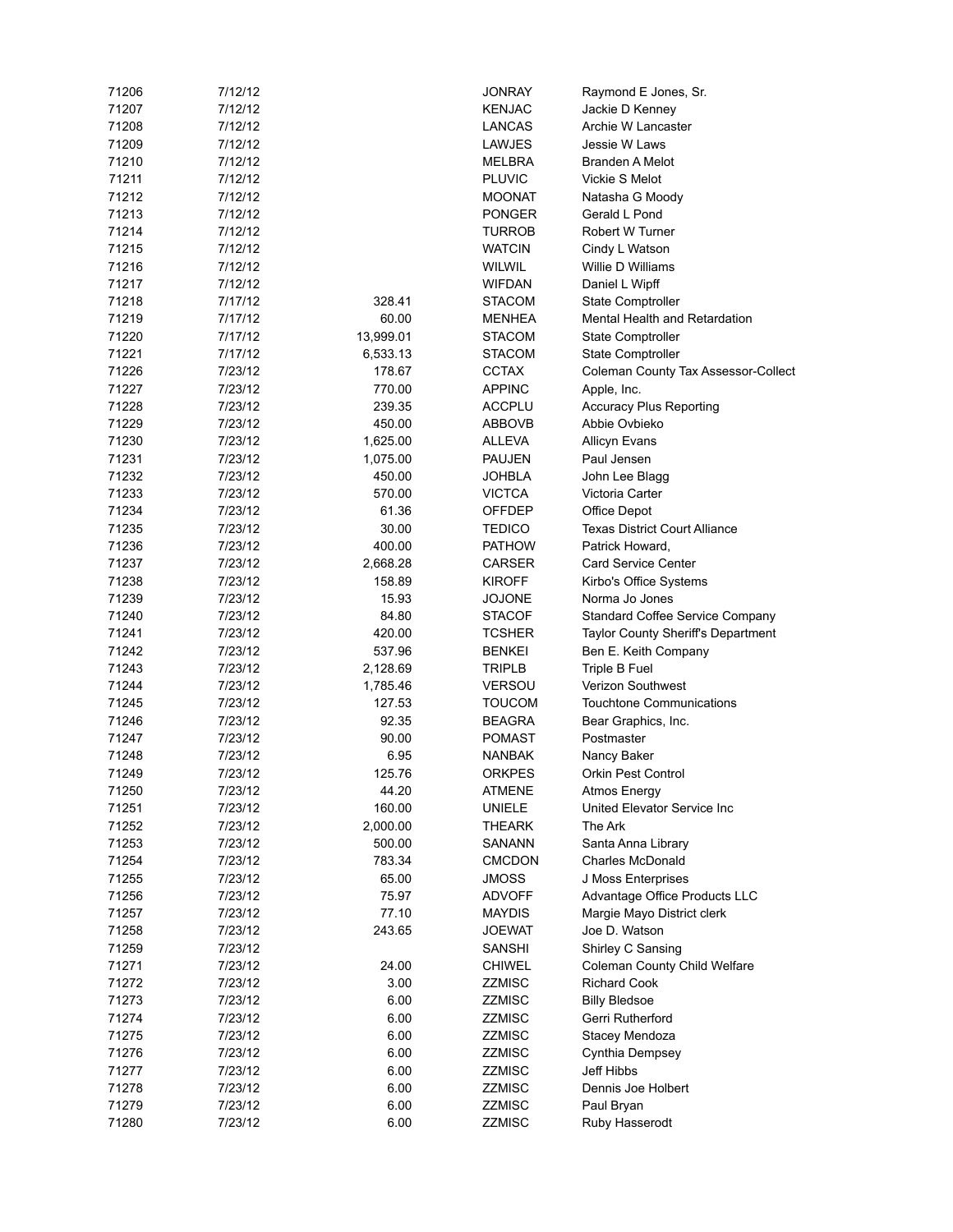| 71281 | 7/23/12 | 6.00   | <b>ZZMISC</b>           | Glenda Adams                  |
|-------|---------|--------|-------------------------|-------------------------------|
| 71282 | 7/23/12 | 6.00   | <b>ZZMISC</b>           | Louann Fisher                 |
| 71283 | 7/23/12 | 6.00   | ZZMISC                  | Sandra Knox                   |
| 71284 | 7/23/12 | 6.00   | ZZMISC                  | Anita Kading                  |
| 71285 | 7/23/12 | 6.00   | ZZMISC                  | Danita Hinds                  |
| 71286 | 7/23/12 | 6.00   | ZZMISC                  | Richard Throgmorton           |
| 71287 | 7/23/12 | 6.00   | ZZMISC                  | Michael W. Thompson           |
| 71288 | 7/23/12 | 6.00   | ZZMISC                  | <b>Betty Anne Crump</b>       |
| 71289 | 7/27/12 |        | <b>BAKNAN</b>           | Nancy G Baker                 |
| 71290 | 7/27/12 |        | <b>BERCAR</b>           | Carla J Berry                 |
| 71291 | 7/27/12 |        | <b>CAMWIL</b>           | Willaim N Campbell            |
| 71292 | 7/27/12 |        | <b>CONCHR</b>           | Christine D Connelly          |
| 71293 | 7/27/12 |        | <b>DUNDAV</b>           | David L Dunlap                |
| 71294 | 7/27/12 |        | <b>GEOJAR</b>           | Jarvis M George               |
| 71295 | 7/27/12 |        | <b>HARBEV</b>           | Beverly K Harris              |
| 71296 | 7/27/12 |        | <b>HUDDAR</b>           | Darlene A Huddle              |
| 71297 | 7/27/12 |        | <b>EDWTIN</b>           | Tina G Lamb                   |
| 71298 | 7/27/12 |        | LEMCAT                  | Cathryn R LeMay               |
| 71299 | 7/27/12 |        | <b>MAYMAR</b>           | Margie K Mayo                 |
| 71300 | 7/27/12 |        | <b>SMIPAT</b>           | Patricia S McMillan           |
| 71301 | 7/27/12 |        | MENSTA                  | Stacey D Mendoza              |
| 71302 | 7/27/12 |        |                         |                               |
|       |         |        | QUIDAR<br><b>ROSJOE</b> | Darla R Quinney               |
| 71303 | 7/27/12 |        |                         | Joe L Rose                    |
| 71304 | 7/27/12 |        | TRAJAM                  | Jamie L Trammell              |
| 71305 | 7/27/12 |        | <b>WATJOE</b>           | Joe D Watson                  |
| 71306 | 7/27/12 |        | <b>BEARIC</b>           | Richard L Beal                |
| 71307 | 7/27/12 |        | DAVBOB                  | <b>Bobby A Davis</b>          |
| 71308 | 7/27/12 |        | <b>STEJOH</b>           | Johnny M Stephenson           |
| 71309 | 7/27/12 |        | WALDAR                  | Darrell L Walker              |
| 71310 | 7/27/12 |        | WILMAR                  | Mark L Williams               |
| 71311 | 7/27/12 |        | CROBOB                  | Bobby J Croft                 |
| 71312 | 7/27/12 |        | <b>FORTER</b>           | Terry G Fortune               |
| 71313 | 7/27/12 |        | <b>ROBOLL</b>           | Ollie W Roberson, Jr.         |
| 71314 | 7/27/12 |        | <b>DILEDD</b>           | Eddie W Dillard               |
| 71315 | 7/27/12 |        | <b>MORJOE</b>           | William J Morris              |
| 71316 | 7/27/12 |        | PEEDAV                  | David P Peeples, III          |
| 71317 | 7/27/12 |        | LAWSCO                  | Scotty W Lawrence             |
| 71318 | 7/27/12 |        | <b>ROMALE</b>           | Alejandro T Romero            |
| 71319 | 7/27/12 |        | <b>SMIMAR</b>           | Mark R Smith                  |
| 71320 | 7/27/12 |        | <b>BOWROB</b>           | Robert L Bowen                |
| 71321 | 7/27/12 |        | <b>HOLMAL</b>           | Johnny R Jameson              |
| 71322 | 7/27/12 |        | <b>WALMAC</b>           | Mackie J Walters              |
| 71323 | 7/26/12 |        | LANCAR                  | Carina Landeverde             |
| 71324 | 7/26/12 |        | <b>WOOCON</b>           | Connie Y Beloat               |
| 71325 | 7/26/12 |        | <b>COGLES</b>           | Leslie W Cogdill              |
| 71326 | 7/26/12 |        | <b>HAMMIC</b>           | Linda M Hammonds              |
| 71327 | 7/26/12 |        | <b>JONRAY</b>           | Raymond E Jones, Sr.          |
| 71328 | 7/26/12 |        | <b>KENJAC</b>           | Jackie D Kenney               |
| 71329 | 7/26/12 |        | LANCAS                  | Archie W Lancaster            |
| 71330 | 7/26/12 |        | <b>LAWJES</b>           | Jessie W Laws                 |
| 71331 | 7/26/12 |        | MELBRA                  | Branden A Melot               |
| 71332 | 7/26/12 |        | <b>PLUVIC</b>           | Vickie S Melot                |
| 71333 | 7/26/12 |        | <b>MOONAT</b>           | Natasha G Moody               |
| 71334 | 7/26/12 |        | <b>PONGER</b>           | Gerald L Pond                 |
| 71335 | 7/26/12 |        | <b>TURROB</b>           | Robert W Turner               |
| 71336 | 7/26/12 |        | <b>WATCIN</b>           | Cindy L Watson                |
| 71337 | 7/26/12 |        | <b>WILWIL</b>           | Willie D Williams             |
| 71338 | 7/26/12 |        | <b>WIFDAN</b>           | Daniel L Wipff                |
| 71339 | 7/31/12 | 400.00 | <b>JOHWEE</b>           | John Weeks                    |
| 71340 | 7/31/12 | 300.00 | <b>MENHEA</b>           | Mental Health and Retardation |
|       |         |        |                         |                               |